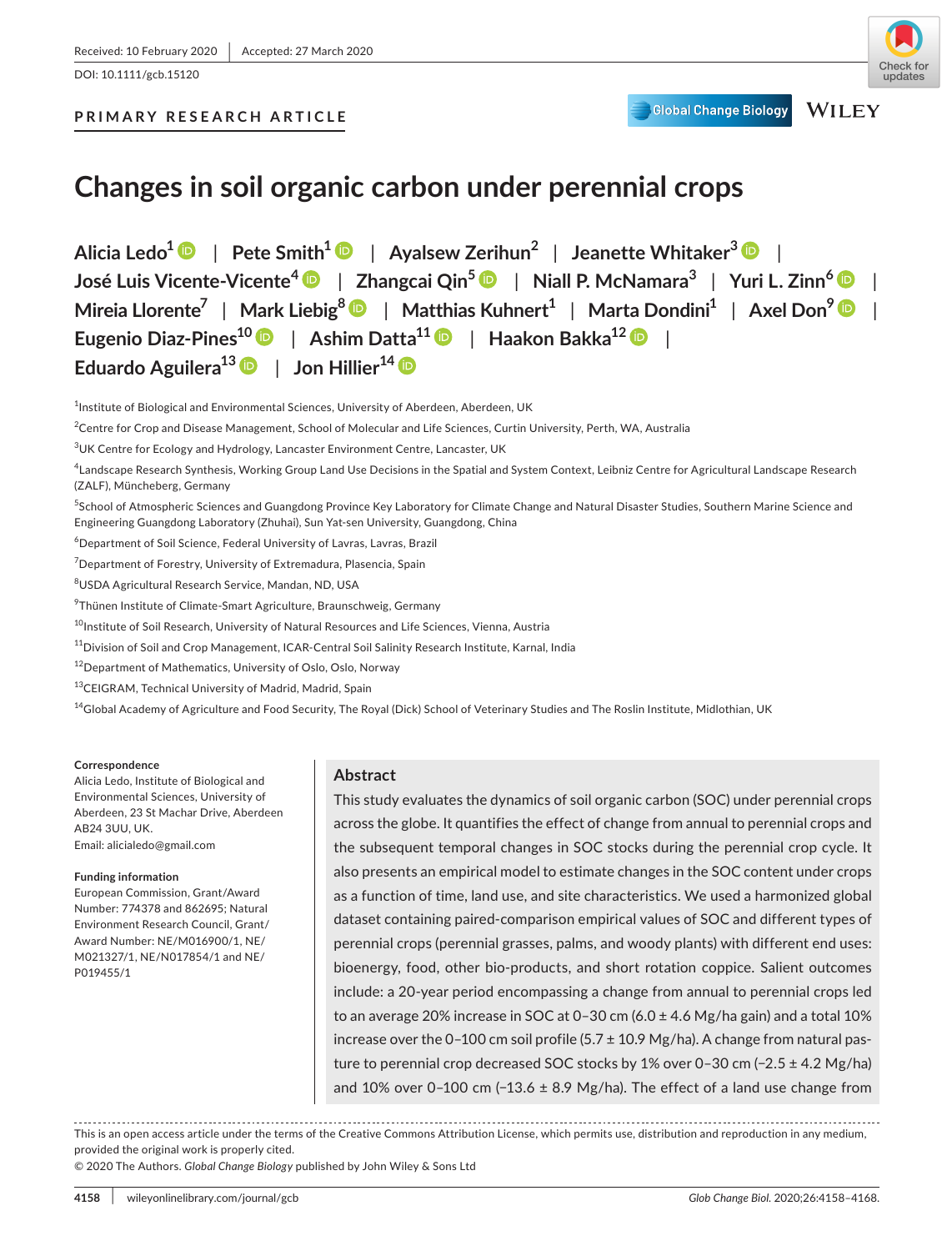LEDO ET AL. **And Experiment Contract Contract Contract Contract Contract Contract Contract Contract Contract Contract Contract Contract Contract Contract Contract Contract Contract Contract Contract Contract Contract Contr** 

forest to perennial crops did not show significant impacts, probably due to the limited number of plots; but the data indicated that while a 2% increase in SOC was observed at 0-30 cm (16.81  $\pm$  55.1 Mg/ha), a decrease in 24% was observed at 30-100 cm (−40.1 ± 16.8 Mg/ha). Perennial crops generally accumulate SOC through time, especially woody crops; and temperature was the main driver explaining differences in SOC dynamics, followed by crop age, soil bulk density, clay content, and depth. We present empirical evidence showing that the FAO *perennialization* strategy is reasonable, underscoring the role of perennial crops as a useful component of climate change mitigation strategies.

#### **KEYWORDS**

agriculture, arable crops, carbon balance, emission factors, fruit crops, land use change, metaanalysis, woody crops

### **1** | **INTRODUCTION**

Soils store approximately 1,550 Gt of organic carbon out of the 2,110 Gt of organic carbon estimated to be present in the biosphere (Lal, 2004). Thus, soil organic carbon (SOC) accounts for about 70% of total terrestrial carbon (C), and represents more than twice the 760 Gt of atmospheric C (IPCC, 2014). The size of the SOC pool means that land use and land use changes (LUCs) that cause soil disturbance can lead to substantial loss of SOC and greenhouse gas (GHG) emissions. Indeed, conversion from natural to agricultural ecosystems causes a major loss of SOC: up to 60% or 75% in temperate and tropical regions, respectively (Lal, 2004), and this C is released to the atmosphere as carbon dioxide,  $CO<sub>2</sub>$ , a GHG source. Agriculture is practiced on 49% of the global ice-free land surface, 12% as cropland, and 37% as pasture, and is responsible for 12% of the total direct anthropogenic GHG emissions (IPCC, 2019). If, in addition, LUC and degradation are considered, the contribution of agriculture rises to one third of the total anthropogenic emissions (Wollenberg, Tapio-Bistrom, Grieg-Gran, & Nihart, 2011). Furthermore, the reduction in SOC causes soil degradation and hence reduces plant productivity and yield (Lal, 2006). Agriculture, however, is a basic human activity and a necessity, and as such, providing secure food and energy supply for rising global population while minimizing GHG emissions is one of the main challenges of humanity (Smith et al., 2010). The agriculture, land use, and forestry sectors are the only major sectors with the potential not only to reduce emissions but also deliver negative emissions in some cases (Ledo, Heathcote, Hastings, Smith, & Hillier, 2018). This is achieved via C sequestration (Smith, 2004) and/or offsetting through the supply of feedstock for energy production (Robertson et al., 2017).

It is estimated that agricultural lands have the potential to sequester up to a 66% of historical C loss, if managed properly (Lal, 2004). The "4 per mille" initiative ([https://www.4p1000.org/\)](https://www.4p1000.org/), which aims to increase SOC relies mainly on the application of best agricultural practices and the reduction of deforestation. Tree planting is an effective method increasing SOC (Laganiere, Angers, & Pare, 2010). Another method for increasing SOC is the establishment of perennial crops, which may be applied

without loss of productive area. This latter option might deliver food, fiber, energy feedstock, or other goods and ecosystem services including increasing SOC, and as such could represent a win–win scenario. In fact, the FAO has suggested "perennialization" of agricultural lands as a strategy to mitigate climate change, and to enhance food security and ecosystem service delivery (Glover, Reganold, et al., 2010). Nonetheless, to date there has been a lack of evidence about the capacity of perennial crops to store SOC (Ledo et al., 2019). Importantly, studies have been carried out in a range of locations, using different experimental designs and analytical methods, and for a wide variety of crops. Therefore, results are not directly comparable and conclusions on the effect of perennial crops on SOC and soil properties cannot easily be derived. This is a significant limitation and knowledge gap considering that, even currently, perennial crops comprise 30% of global croplands (Ledo et al., 2018). There is thus a clear need to collate and carry out standardized analysis and syntheses of results from these disparate studies in order to understand the global impacts of LUCs and conversions under such significant production systems and/or scale; as well as to identify critical information or data gaps.

Perennial crops in this study are defined as crops that are planted, but not replanted and/or fully harvested annually to obtain goods (this definition excludes naturally occurring perennials and grasslands but includes plants for which the above-ground biomass is annually harvested). Perennial crops can be divided in two main groups: woody plants, such as fruits and nut crops (e.g., apple trees, citrus, almond), beverage crops (e.g., coffee, tea, cocoa), oil crops (e.g., palms), or short rotation coppices (e.g., poplar, willow); and perennial grasses such as sugarcane, switchgrass, *Miscanthus*. They also have different end uses, such as food (e.g., fruits), fiber (e.g., cotton), bioenergy (e.g., *Eucalyptus*, *Miscanthus*). In perennial crop cultivation, tillage and soil disturbances are reduced since, by definition, perennial crops stay on the land for more than 1 year. Moreover, perennial crops ensure vegetation cover and thus photosynthesis all year around which increases the biomass that is produced and left on the site to become SOC. Thus, there is greater potential to maintain or sequester SOC relative to annual crops. Along with potential benefits for soils (Cox, Glover, Tassel, Cox, & DeHaan, 2006; Paustian, Six, Elliott, &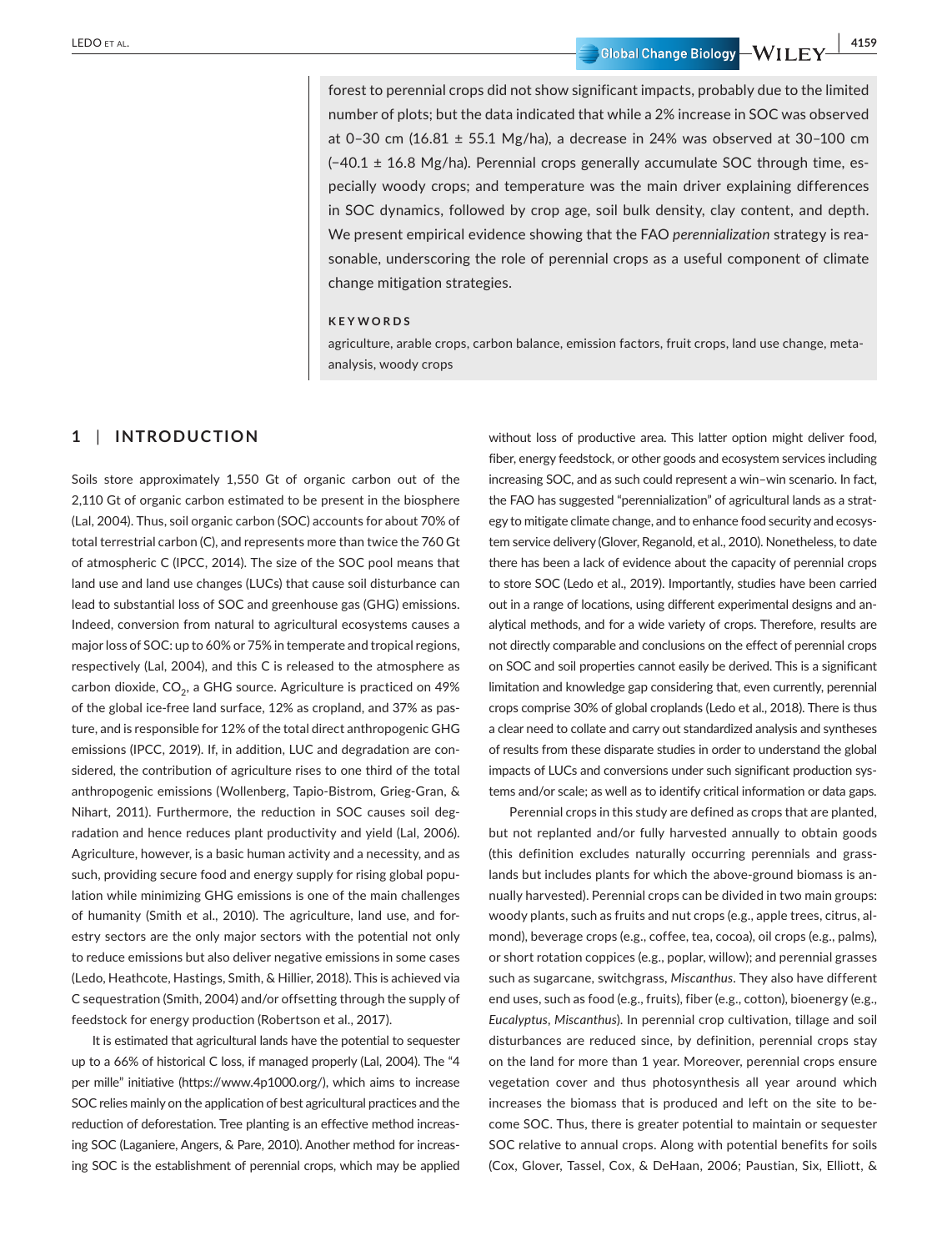# **4160 WILEY-COOPER COOPERAL**

Hunt, 2000) and GHG emission reduction, perennial crops store biomass (Ledo et al., 2018) and/or may be used to displace fossil fuels for energy generation (Dondini, Hastings, Saiz, Jones, & Smith, 2009; Robertson et al., 2017).

LUC and competition for land are urgent challenges for humanity (Foley et al., 2005; Smith et al., 2010). Given current rates of global population growth, the ongoing change from natural to cultivated ecosystems is likely to continue in order to feed an increasing population. It has been documented that a change from a natural ecosystem, forest or grassland, to annual cropland will result in SOC loss (Deng, Zhu, Tang, & Shangguan, 2016; Don, Schumacher, & Freibauer, 2011; IPCC, 2014). However, changes from natural ecosystems to perennial crops have been documented only locally and results are not consistent, reporting SOC gain (Post & Kwon, 2000; Robertson et al., 2017), SOC loss (Crowther et al., 2016; Don et al., 2011) or no change (Fialho & Zinn, 2014; Qin, Dunn, Kwon, Mueller, & Wander, 2016). Moreover, little information is available about the effects on SOC following conversion from annual to perennial crops. Furthermore, the SOC stock changes during the subsequent cultivation of perennial crops are poorly quantified. Turnover of soil organic matter is a function of several interacting variables, such as moisture, temperature, clay content, soil porosity, soil cover, and the composition of the soil microbiota (Aguilera, Lassaletta, Gattinger, & Gimeno, 2013; Blagodatsky & Smith, 2011; Deng et al., 2016; Don, Böhme, Dohrmann, Poeplau, & Tebbe, 2017). However, the most important driver for SOC turnover and changes is the C input via root litter and exudates, above-ground litter, and organic amendments (Kutsch, Bahn, & Heinemeyer, 2009; Rasse, Rumpel, & Dignac, 2005). Differences among crops and geographic areas may be largely explained by differences in these variables. Furthermore, an increase in global temperatures may affect SOC dynamics and C input to the soil (Davidson & Janssens, 2006).

In this study, we have used the first global and harmonized dataset of perennial crops on SOC dynamics (Ledo et al., 2019) to explore, at a global level, SOC in perennial crops. We studied different aspects: First, the changes in SOC stocks after a transition to perennials over a 20-year period or more, from different land uses: annual crops, forest (both natural and secondary forest) and natural grasslands. Secondly, we also evaluated changes in SOC stocks during the lifespan of the perennial crops, between 1 and 20 years after transition. Finally, we explored SOC changes in different biogeographical regions and for different perennial crops in order to identify general or distinctive patterns of SOC dynamics. Our final goal was to provide an empirical model to predict changes in SOC as a function of the main drivers of SOC dynamics found in this study: crop, climate, soil properties, and land use.

### **2** | **METHODS**

#### **2.1** | **Database creation**

We used a global dataset of paired observations containing information about changes in SOC under perennial crops (Ledo et al., 2019), freely downloadable from the figshare file, [https://doi.org/10.6084/](https://doi.org/10.6084/m9.figshare.7637210)

[m9.figshare.7637210](https://doi.org/10.6084/m9.figshare.7637210) (2019). In addition to the original dataset, we calculated extra fields which were required in this study. This updated dataset is reproduced in Table S1. Firstly, for those plots without bulk density (BD) or soil texture (sand, silt, clay) and/or pH values in the original studies, we gap-filled the missing values as described previously (Ledo et al., 2019). Secondly, in order to standardize the units of SOC we transformed all values of SOC given as C density (SOC<sub>den</sub>; g/kg) to SOC stocks (SOC<sub>stock</sub>; Mg/ha) as follows:

$$
SOC_{stock} = SOC_{den} * BD * depth
$$
 (1)

where BD is the bulk density (g/cm $3$ ) and depth (cm) was the maximum depth at each particular measured plot.

This transformation may introduce errors and/or bias (Poeplau, Vos, & Don, 2017) but was deemed necessary due to lack of equivalence in reporting. Thirdly, for those plots with values of SOC at different depths, we calculated a single, depthintegrated value per sampling point by adding the SOC values of each layer. Consequently, we created a second database containing a single value of SOC stock per measured plot, whereas the original dataset has points with values of SOC at different depths (from 1 to 200 cm). This second dataset is reproduced in Table S2.

Finally, we calculated the relative change in SOC ( $\triangle$ SOC<sub>rel</sub>) for each point *i* between two times,  $t_0$  (first measurement in time) and  $t_1$  (second measurement in time, more recent, of the paired data information) as:

$$
\Delta SOC_{rel_i} = \frac{SOC_{i,t_1} - SOC_{i,t_0}}{SOC_{i,t_0}}
$$
 (2)

We used the values of SOC as provided in the original study, either as SOC stocks (Mg/ha) or as SOC density (g/kg), to minimize errors and bias.  $\mathsf{SOC}_{t_1}$  is the recorded empirical value of SOC after LUC to perennial crop cultivation; and  $\mathsf{SOC}_{t_0}$  is the SOC value either (a) on previous land use before conversion to a perennial crop for those plots containing paired observations on two land uses, or (b) the earlier of observations at two different time points for those plots containing paired information on temporal changes on SOC during perennial cultivation. Positive values therefore indicate an SOC gain and negative values SOC loss.

We additionally calculated the stock change for every point *i* between times  $t_0$  and  $t_1$  in Mg/ha as:

$$
\Delta SOC_{stock_{i}} = SOC_{i,t_{1}} - SOC_{i,t_{0}} \tag{3}
$$

A summary of the SOC stock values recorded in the dataset evaluated in different biogeographical regions and main crop groups can be found in Appendix S1. The biogeographical regions considered were temperate, tropical, and boreal. The crop types were perennial grasses, woody plants, and palms (Ledo et al., 2019).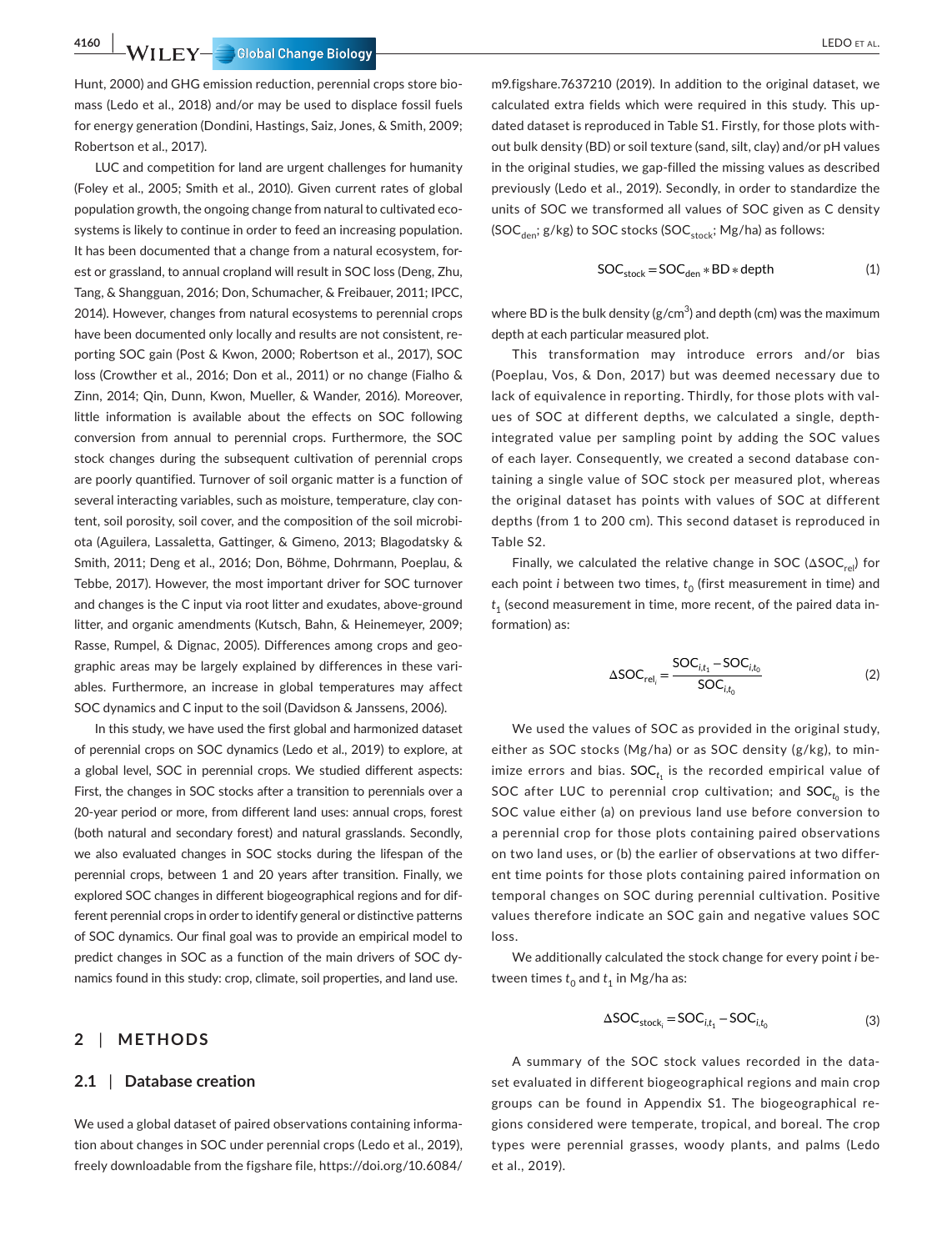# **2.2** | **Effect of LUC to a perennial crop on SOC in a 20-year period**

We evaluated the change in SOC stock ( $\Delta SOC$ <sub>stock</sub>, Equation 3) from forest, grassland, or annual crops to perennial crops, using paired data. To align with the IPCC standards and provide relative stock changes over a 20-year period, we selected and included in our analysis only those studies where conversion to a perennial crop occurred more than 20 years ago (*n* = 138 plots). For such observations, we calculated the mean and the standard error of the mean (*SEM*) of the SOC values before and after conversion  $(\Delta SOC_{\text{stock}})$  and the percentage of SOC stock change. Furthermore, to avoid introducing additional errors and/or bias, rather than unifying values of SOC at a particular depth, we selected those plots containing information on SOC at depths (a) 0–30 cm (*n* = 105) and (b) 0–100 cm (*n* = 33).

### **2.3** | **Temporal change in SOC under perennial plantations during the first 20 years after conversion**

We evaluated changes on SOC stocks ( $\Delta$ SOC<sub>stock</sub>, Equation 3) over a 20-year period, from crop age 1 year to crop age 20 years. We selected a 20-year period as in the previous subsection and for the same reasons. We also included in our analysis those plots with SOC measured at 0–30 cm (*n* = 111) and 0–100 cm (*n* = 10) aggregated over different perennial crop types. Additionally, we calculated temporal  $\Delta$ SOC<sub>stock</sub> for perennial grasses, woody plants, and palms separately.

### **2.4** | **Model to estimate temporal changes in SOC under perennial crops**

We fitted a model to explain and predict the changes in SOC stocks and to identify the most significant explanatory variables and rank their importance. The explanatory variables we considered were (a) climatic: mean annual temperature, annual accumulated precipitation, climatic water deficit defined in Chave et al. (2015), and the variables Bio17 (Isotherma), Bio16 (changes in seasonal temperature), and climatic PT10 parameter, Bio12/(Bio  $1 + 10$ ), from the WorldClim database; (b) topographic: elevation, slope, aspect, and roughness (concavity or convexity of the terrain); (c) soil parameters: BD, percent clay, percent silt, percent sand, and pH; and (d) plantation parameters: crops age, years since transition to perennials, previous land use (annual crop, fallow, grassland, or natural forest), and current land use (agroforestry, bioenergy grass, or food and bio-products). More details on these variables can be found in Ledo et al. (2019). The response variable of this model was the rate of change in SOC,  $\triangle SOC_{rel}$ , and we chose to fit a parametric model to make further predictions feasible. Since the variable  $\Delta SOC_{rel}$ contained both positive and negative values and was highly skewed,

LEDO et al.  **| 4161**

we added 2 to all values and log-transformed the resultant data. After this transformation all the values of the response variable were positive, and the distribution was approximately normal. We then modelled the transformed  $\Delta SOC_{rel}$  with a generalized lineal mixed model (GLMM), with a Gaussian distribution as identity link function.

To this end, we formulated several GLMMs, including systematically different sets of covariates and combinations, using both a Gaussian and Gamma distribution as identity link functions. Continuous explanatory variables were mainly but not exclusively tested and included as fixed effects and categorical variables were tested mainly, but not exclusively, as random effects. We used a Bayesian inference framework, an approach that allowed us to get information of the dispersion of the fitted parameters. We used the INLA (integrated nested Laplace approximation) method (Rue, Martino, & Chopin, 2009). The INLA method is a computationally efficient method for fitting Bayesian models that speeds up parameter estimation substantially in comparison with the typical Markov chain Monte Carlo routine. To identify the best model, we selected the model with lower log-likelihood among those containing all the covariates that were significant and not highly correlated and which residuals diagnose was acceptable. Including different sets of covariates and checking those that were significant was a manual, stepwise process.

Secondly, we calculated the variance in the data, and the variance explained by the model and by each of the explanatory covariates. In this way, we were able to rank the effect of each variable over the others and assess the importance of all of them in explaining and potentially predicting changes in SOC.

The R code used for all the analyses in this study can be found in Data S1 Programming Code 1.

# **3** | **RESULTS**

### **3.1** | **Effect of LUC to perennial crop on SOC in a 20-year period**

Overall, a change from an annual to a perennial crop led to a 20% (±10) increase in the SOC average stock values over a 20-year period in the top 30 cm and an increase of 11% (±8) over 100 cm (Table 1). In contrast, SOC stocks decreased when changing from grassland to perennial cops. We observed an averaged 0.6% (±5.65, not significant) SOC stock loss when only the first 30 cm were considered and a −9.6% (±6.7) when 100 cm were analyzed (Table 1). While the C loss in the upper layers was not significant, the effect of SOC loss was more obvious when the entire soil profile was considered. For a change from forest to perennial crops, we observed a 2% (±6.9, not significant) increase in SOC stocks in the upper part of the soil, but a 24% (±9.3) decrease when the entire profile was considered (Table 1). However, only seven paired plots contained information on this kind of LUC and natural and secondary forest were merged.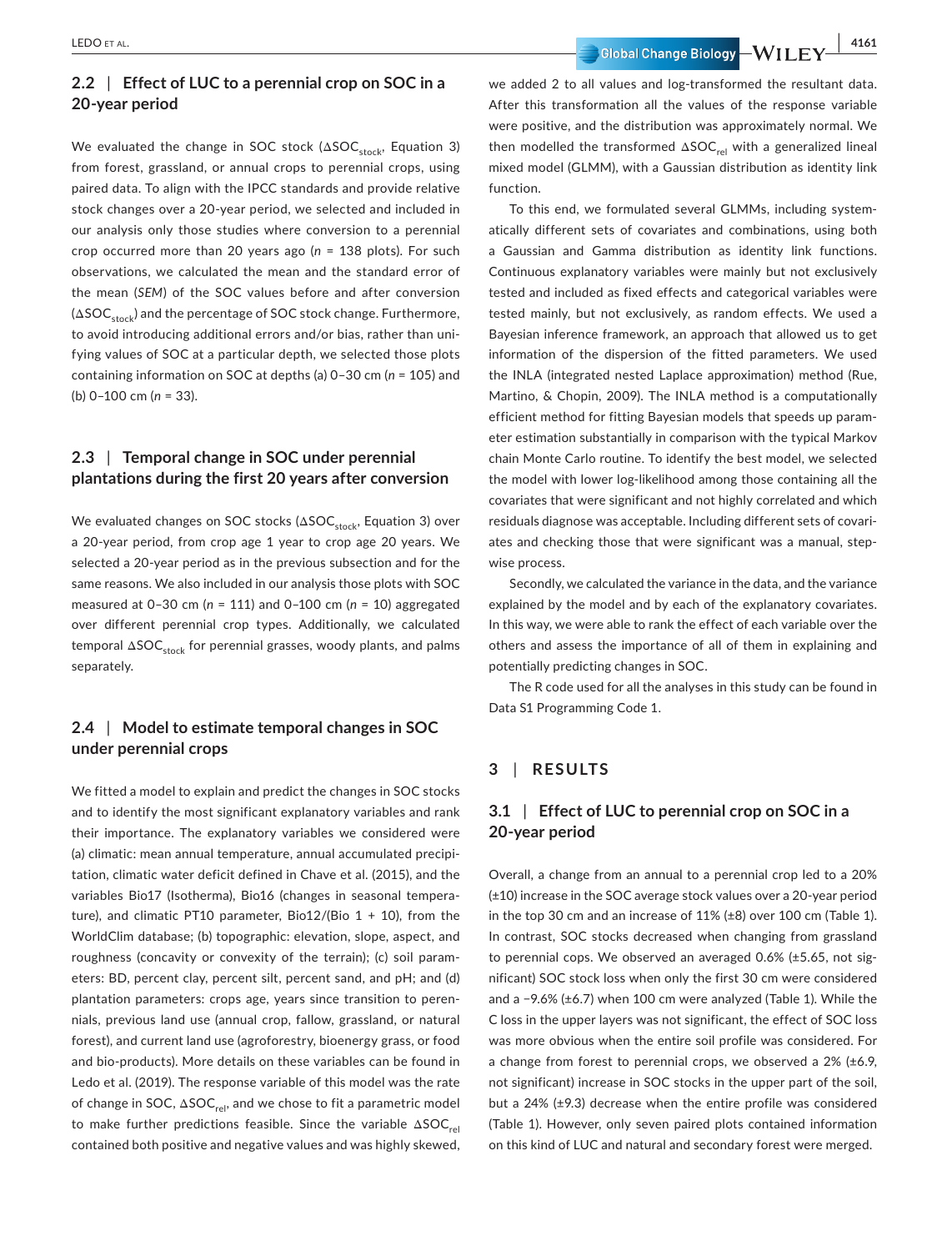**TABLE 1** Mean values of SOC (soil organic carbon) stocks (Mg/ha) and standard error of the mean before and after conversion to perennial with land use change more than 20 years ago. Significant effects are in bold

| <b>Previous land use</b> | <b>SOC</b> before<br>conversion<br>(Mg/ha) | SOC after<br>conversion<br>(Mg/ha) | $\Delta SOC$ <sub>stock</sub><br>(Mg/ha) | Gain/<br>loss | % change           |
|--------------------------|--------------------------------------------|------------------------------------|------------------------------------------|---------------|--------------------|
| Depth 0-30 cm            |                                            |                                    |                                          |               |                    |
| Annual crop              | 41.1 $(\pm 5.0)$                           | 47.1 $(\pm 6.3)$                   | $6.1 (\pm 4.6)$                          | Gain          | $20$ ( $\pm$ 10.0) |
| Grassland                | 58.7 $(\pm 7.4)$                           | 55.0 $(\pm 6.4)$                   | $-2.5$ ( $\pm 4.1$ )                     | Loss          | $-0.6 (\pm 5.6)$   |
| Forest                   | $84.5 (\pm 40.8)$                          | $100.6 (\pm 12.3)$                 | $16.8 (\pm 55.1)$                        | Gain          | $2.0 (\pm 6.9)$    |
| Depth 0-100 cm           |                                            |                                    |                                          |               |                    |
| Annual crop              | $139.0 (\pm 44.9)$                         | 144.7 (±42.9)                      | $5.7 (\pm 11.0)$                         | Gain          | 11 ( $\pm 8.5$ )   |
| Grassland                | $121.9 \ (\pm 12.5)$                       | $108.3 \ (\pm 11.8)$               | $-13.6 \ (\pm 8.9)$                      | Loss          | $-9.6 (\pm 6.7)$   |
| Forest                   | $173.5 (\pm 22.5)$                         | $133.4 (\pm 28.2)$                 | $-40.1 (\pm 16.8)$                       | Loss          | $-24$ ( $\pm$ 9.3) |

# **3.2** | **Temporal change in SOC stocks during perennial plantation**

Overall, an increase in SOC stocks over time after conversion to perennial crops in the upper soil layers was observed (Figure 1a), meaning a gain in SOC through the first 20 years after conversion to perennial crops. This trend was consistent for all crop types, although woody plants tended to accumulate progressively more SOC than grasses and palms (Figure 1b). However, the time lags in which the database contains information also differed between crop types, which was a

confounding factor. Upon close observation, it was apparent that SOC stock dynamics did not follow a linear trend with time. After an initial SOC gain, a marked SOC loss particularly under perennial grasses could be observed (Figure 1c), followed by an increasing SOC pattern again. This pattern was also repeatedly observed for single sites with multiple observations (chronosequence), thus confirming this general observation. For depths 0–100 cm, a modest SOC gain during the 20-year period was discernible especially under perennial grasses (Figure 1d), although the temporal increment observed in the upper layers was not as clear and the number of studies was very limited (*n* = 10).



**FIGURE 1** Empirical soil organic carbon (SOC) stock change values, in Mg/ha. Red, green, and blue dots are perennial grass, palm, and woody crop, respectively. (a) The green line is the linear trend of the mean value of SOC stock change including all the points (crop types) at depth 0–30 cm together, with the standard deviation in green shaded band. (b) The red, green, and blue lines are fitted linear models for perennial grasses, palms, and woody crop, respectively. (c) Actual empirical trend with the mean of SOC stock change as green line and the standard deviation of the mean in green shaded band, for depths 0–30 cm. (d) Actual empirical trend with the mean of SOC stock change as green line and the standard deviation of the mean in green shaded band, for depths 0–100 cm [Colour figure can be viewed at [wileyonlinelibrary.](www.wileyonlinelibrary.com) [com\]](www.wileyonlinelibrary.com)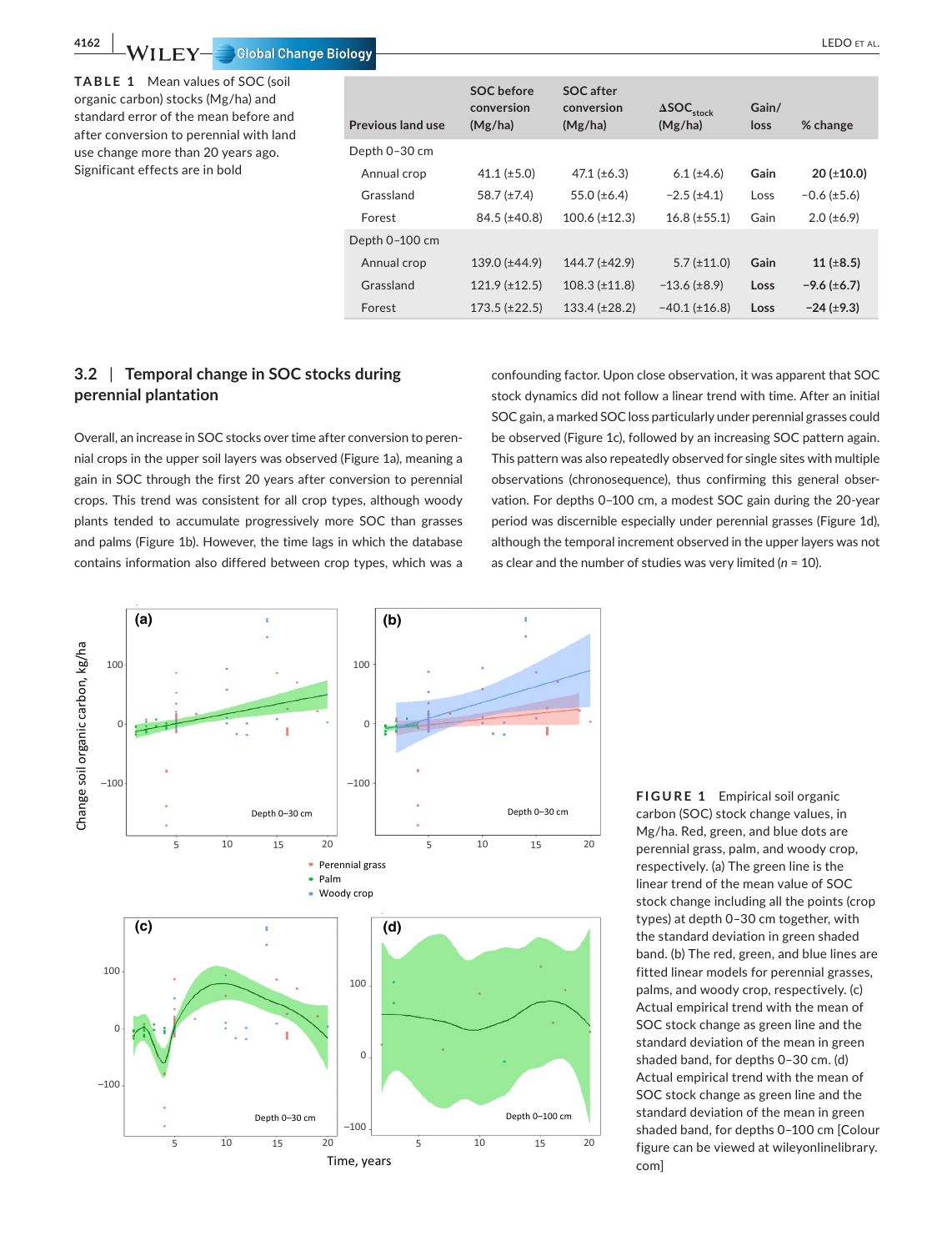# **3.3** | **Modelling temporal changes in SOC, considering the effect of climate, soil properties, and land use**

Temporal changes in SOC were modelled using the GLMM formulations with a Gaussian distribution (a list of all the fitted models can be found in Table S5):

$$
\Delta SOC_{rel} = -2 + e^{\zeta} \tag{4}
$$

where

$$
\zeta = \frac{1}{100} \left( \frac{78.584 - 0.533 \text{Temp} - 0.189 \text{ CropAge} - 0.018 \text{ Depth} - 0.056}{\text{PerClay} + 5.352 \text{ BD} + |\text{Previous land use}| + |\text{Current land use}|} \right)
$$

are the coefficients of the mean of the posterior fixed effects for: Temp, temperature, in Celsius; CropAge, the crop age (time since the crop was planted) in years; Depth, the profile depth in cm; PerClay, the percentage of clay; and BD, the soil bulk density. The coefficients for the mean posteriors of the random effects are given in Table 2.

The model explained 20% of the dataset variance, regardless of crop type. Although this means that a large proportion of the variance is not explained, this is, nonetheless, not a negligible percentage given the large heterogeneity in the data (including the different experimental methods, geographic regions, crop types, management practices, and ages) and the subsequently elevated Gaussian noise in the model. Of the explained variation, the main driver of the variation in SOC stock changes in perennial crops was temperature (Figure 2), which was negatively correlated with SOC changes. Crop age was second in importance, also negatively correlated with SOC change (Figure 2); changes in SOC were greater at the beginning of the crop establishment. Soil physical properties (BD, clay content) explained SOC changes to a lesser extent, with soils with greater BD and lower clay content showing greater changes in SOC. Depth and previous land use explained a minor proportion of the model variance, but these did improve the model fit (Table S5). Depth at the soil profile was negatively correlated with SOC changes, indicating that greater changes in SOC occurred at upper soil layers (Figure 2).

**TABLE 2** Coefficients for the mean posteriors of the random effects of the ΔSOC empirical model

| Previous land use        |                           |                            |                          |  |  |  |
|--------------------------|---------------------------|----------------------------|--------------------------|--|--|--|
| Annual crop              | Fallow                    | Grassland                  | Natural Forest           |  |  |  |
| $-5.431 \times 10^{-05}$ | $-2.178 \times 10^{-05}$  | $-2.832 \times 10^{-04}$   | $-2.733 \times 10^{-04}$ |  |  |  |
| <b>Current land use</b>  |                           |                            |                          |  |  |  |
| Agroforestry             | <b>Bioenergy</b><br>grass | Food (and<br>bio-products) |                          |  |  |  |
| $-8.684 \times 10^{-06}$ | $-5.223 \times 10^{-04}$  | $5.647 \times 10^{-04}$    |                          |  |  |  |



**FIGURE 2** Percentage of variance explained by each of the soil organic carbon change model predictors. The previous land use categories are as follows: annual crop, fallow, grassland or natural forest; and the current land use ones: agroforestry, bioenergy grass or food, and bio-products [Colour figure can be viewed at [wileyonlinelibrary.com\]](www.wileyonlinelibrary.com)

### **4** | **DISCUSSION**

This study synthesizes the published, yet disparate, data on SOC changes at a global scale and provides for the first-time quantitative evidence about the effect of conversion to perennial crops on SOC relative to alternative land uses or cover types and over time. Specifically, it shows that a change from annual to perennial crops induces a SOC gain (Table 1) which indicates the potential to use perennials to sequester organic C across the cropland sector, especially where doing so has minimal trade-offs between SOC sequestration and food production. Besides, perennials increase the SOC stocks during crop life, at least up to 20 years (Figure 1). Climate, soil characteristics, and previous land use were identified as potential drivers of SOC dynamics in perennial crops at a global scale (Equation 4), with the average annual temperature playing a central role (Figure 2).

#### **4.1** | **Land conversion to perennial crops**

A transition from an annual to a perennial to crop generally resulted in an average gain of a 20% (±10) in SOC (6.07 Mg/ha) after 20 years or more after conversion in the upper layers. In the 0–100 cm profile, the SOC gain was 11% (±8.5) a total of 5.66 Mg/ha in SOC. These slight differences between the 0–30 cm and 0–100 cm soil profile are partly likely due to the fact that the evaluated plots were different. If so, the information on the 30 upper centimeters is more reliable, since there are more data available (111 plots compared to 33). By contrast, a change from grassland to perennial crops appeared to cause a 1% loss of SOC in the top 30 cm the soil profile (although this is not statistical significant, therefore it should be taken with caution), the loss of SOC over 0–100 cm was more noticeable (−10%) and statistically significant. The effect of LUC from forest to perennials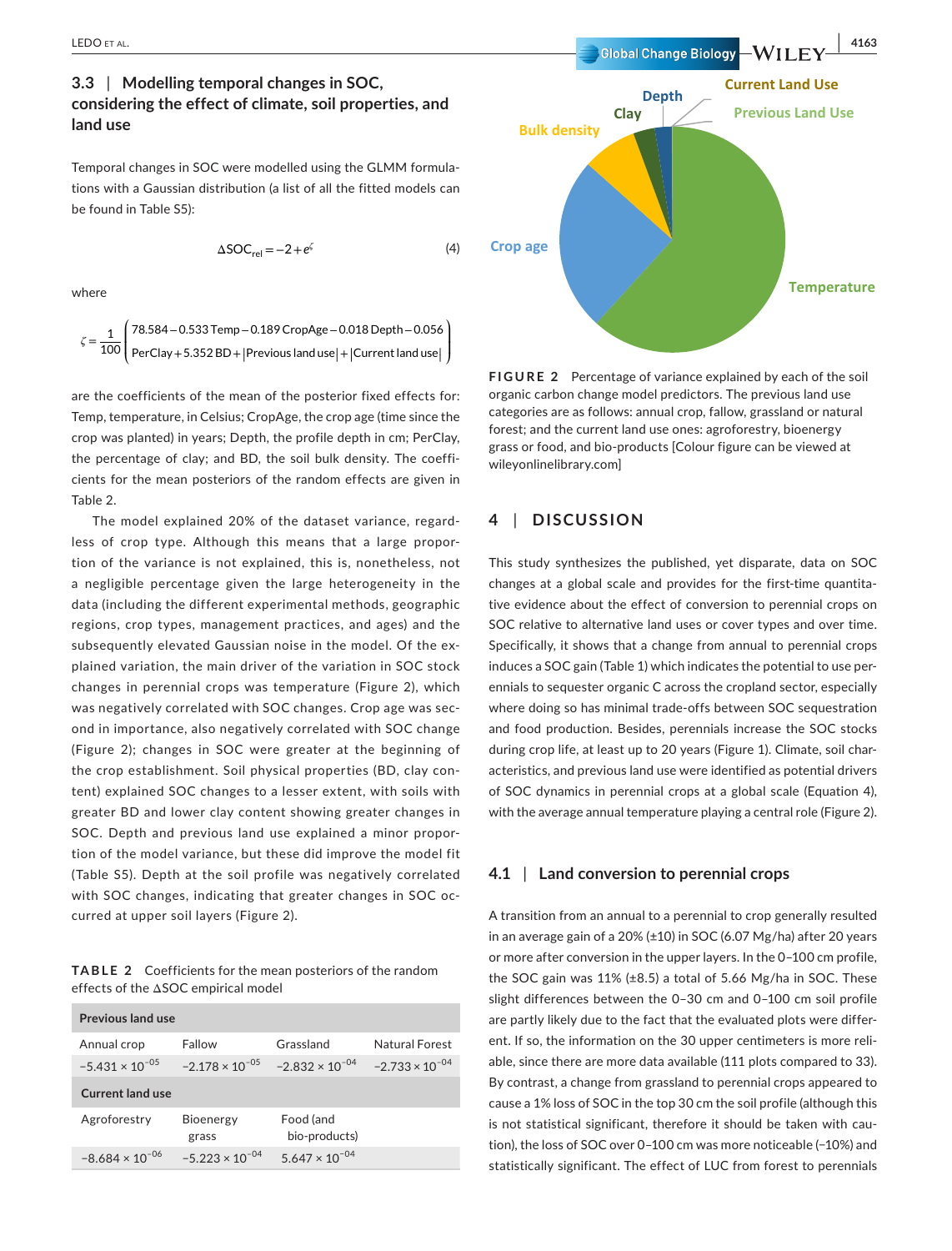**4164** LEDO et al. **|** 

on SOC varied with the soil depth; where comparisons are restricted to the top 30 cm soil a 2% (16.8 Mg/ha) gain in SOC is observed (the value was not statistically significant, and should be considered only as indicative). But a substantial loss of SOC was observed and was statistically significant (−24% or −40 Mg/ha) when the comparison is extended to the top 100 cm (see also Don et al., 2011). These findings highlight that when evaluating LUC effects on SOC stocks, it is imperative to consider a greater proportion of the soil profile affected by the root system to gain a fuller picture of impacts.

While the finding that a change from any land use to annual crops results in a loss in SOC is consistent among studies (Deng et al., 2016; Don et al., 2011), the effect of a change from a natural ecosystem to a perennial crops plantation is not that clear. Don et al. (2011) found a decrease of 30% in SOC when converting forest to perennials. This finding is not fully consistent with our study, we found a loss of SOC at the top 100 cm (−24%) but no significant effect at the top 30 cm (Table 1).

### **4.2** | **Factors influencing SOC temporal dynamics in perennial crops**

The first factor identified to affect SOC changes was crop age, or time after perennial establishment. After the initial LUC disturbance, SOC under perennials increases over 20 years, at an average of 0.05 Mg ha<sup>-1</sup> year<sup>-1</sup> (Figure 1a) in the upper layers, 0–30 cm. This result is consistent with the patterns found in their analysis of SOC dynamics in perennial bioenergy crops in the upper soil layers by Ferchaud, Vitte, and Mary (2016). However, Ferchaud et al. (2016) observed a decrease in SOC in deeper horizons, which did not correspond to the findings in our evaluation. We observed that the increase in SOC is especially marked in woody crops where average gains of up to 0.1 Mg/ha (Figure 1b) were seen. However, this observed SOC gain was not constant: SOC increase was larger during the initial years after conversion to perennial crops after which a steady decline in SOC accumulation rate was observed (Figure 2c), consistent with the predictions of the GLMM (Equation 4). This supports the view that changes in SOC are greater at the beginning of the crop establishment and then decline until they reach a steady state (Smith, 2014). This pattern has also been observed in previous studies on SOC on perennial crops (Vicente-Vicente, García-Ruiz, Francaviglia, Aguilera, & Smith, 2016), and also reported for perennial woody crops in tropical savannas: In first cycle Eucalyptus plantations in Brazil, SOC losses after clearing of native vegetation were ascribed to decomposition of antecedent SOC at a faster pace than C was replenished in the young stands, but were reversed after harvest at age 7 years after planting and then by the ensuing coppice growth until age 14 years after planting (Zinn, Lal, & Resck, 2011).

Temperature and precipitation regimes are determining factors for the SOC balance, as they are strongly involved in processes responsible for both SOC inputs (i.e., litterfall production) and outputs (i.e., SOC decomposition, Davidson & Janssens, 2006). Therefore, differences in climate are probably one of the main causes explaining

differences in SOC storage patterns among croplands in the world, as has been found for other ecosystems (Carvalhais et al., 2014; Doetterl et al., 2015). This study revealed temperature as one of the main factors affecting SOC changes in perennial crops globally (Figure 2, Equation 4). Temperature was negatively correlated with SOC changes, indicating that in warmer, tropical areas the relative change in SOC is lower than in temperate and boreal areas. We found temperature to be the main predictor of SOC changes over precipitation and over other climate indicators that combine temperature and precipitation together. This suggests that temperature exerts a stronger influence in soil respiratory processes than in plant growth and soil C input processes (which might be co-limited by other factors), thus limiting the potential for a more positive SOC balances in warm regimes. Soil physical properties were also significant in explaining SOC changes in the GLMM model: soils with greater values of BD showed greater changes in SOC, agreeing with the findings in Don et al. (2011), but this merely reflects the large weighting of BD in the calculation of SOC density. Soils with higher BD and lower SOC content are likely to have higher saturation deficit (Six, Conant, Paul, & Paustian, 2002)—the difference between maximum and minimum SOC that could be achieved—and thus may have higher potential to increase the SOC stocks (Vicente-Vicente, Gómez-Muñoz, Hinojosa-Centeno, Smith, & Garcia-Ruiz, 2017). The cultivated crop is a confounding factor in this study, and even with more data this limitation may remain, since some crops have a limited environmental range and are therefore only cultivated in certain climates. Nonetheless, woody crops showed a larger SOC gain on the whole than perennial grasslands (Figure 1).

In addition to the abovementioned factors, there are multiple, possibly interacting factors which affect SOC dynamics beyond the ones analyzed in this study, as indicated by the substantial unexplained variance in our data (Equation 4). Large variability among studies dealing with perennials has also been observed in previous studies (Aguilera et al., 2013; Vicente-Vicente et al., 2016). Some of the potential factors that are also likely to have impact and may improve the predictive capability of the model are management related: fertilizer application (type and rate), plant density, tillage, cover cropping, and other soil disturbances, but these could not be accounted for since there was not sufficient information across the dataset to model their effects. Along these lines, Vicente-Vicente et al. (2016) found that just by allowing the growth of spontaneous plant cover in the inter-row area and applying minimum tillage in Mediterranean orchards, an extra tonne of SOC per hectare and per year could be accumulated. Furthermore, the application of organic fertilizers and shredded pruning debris could increase this value by a factor of 3 to 4. The behavior of the perennial crop type in terms of above-ground biomass input production is also an important factor. Such as in Guava (*Psidium guajava*), leaf fall, bark fall, and also fruit falls in rainy season supply larger C input to soil in addition to the input from roots which helps in accumulation of 133 Mg/ha SOC stock in the top 2-m soil depth in a 31-year-old orchard situated in reclaimed sodic soil of northwest India (Datta, Basak, Chaudhari, & Sharma, 2015).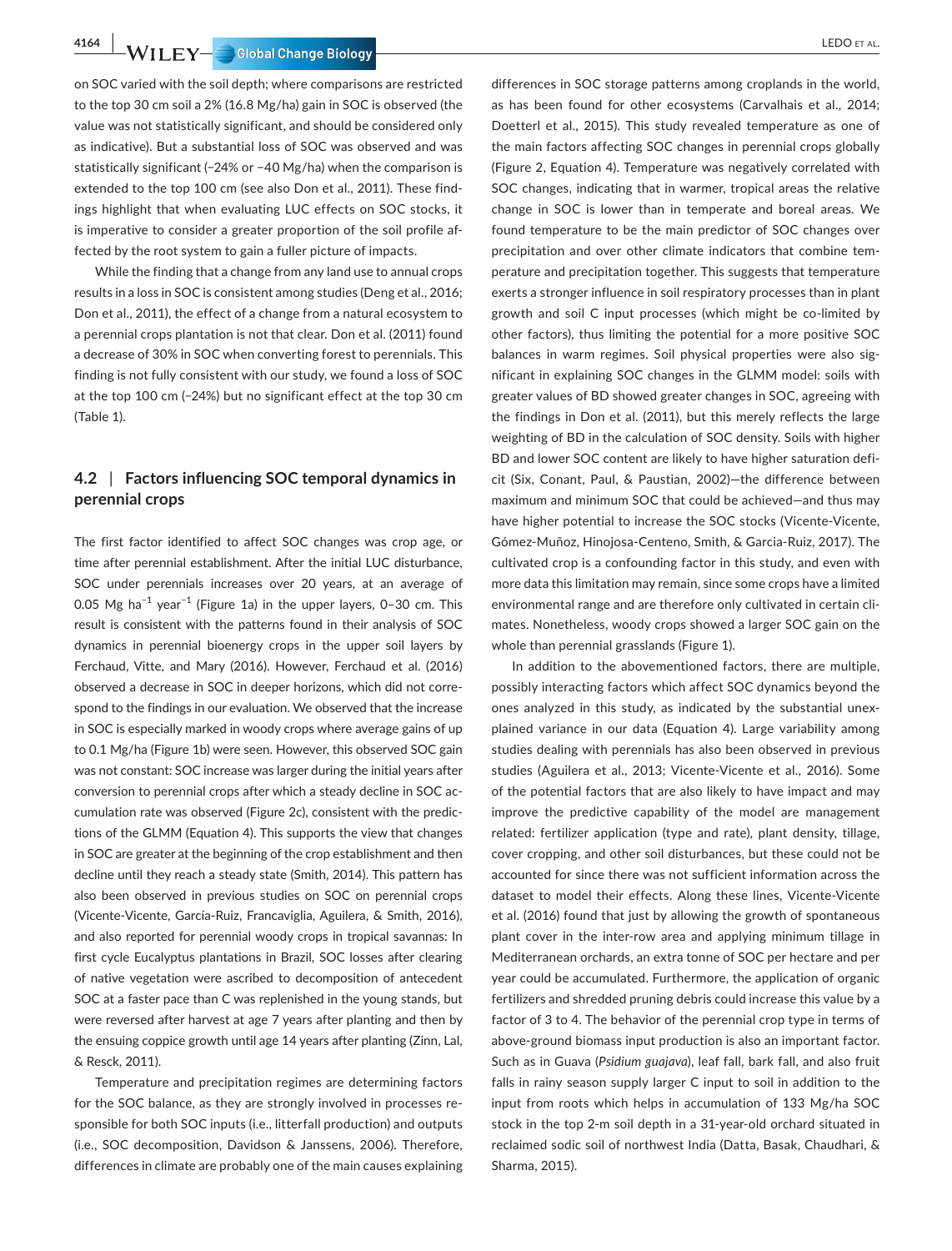### **4.3** | **SOC GLMM model caveats**

The residuals from the GLMM showed an elevated Gaussian noise, but this was expected due to the large heterogeneity of the data, regarding experimental methods, biogeographic regions, crop types, and age among others. Yet, the predictors explained 20% of the dataset variance, across all crop types, indicating the difficultly associated with predictions of SOC at a global scale based on a purely empirical model with the currently available data. The available data are not only largely heterogeneous; in the light of our results, it becomes clear that more key information such as soil depth and management, which unfortunately are not always reported in studies (Aguilera et al., 2013).

We deliberately chose not to include crop type as a random effect, which indeed accounted for a notable proportion of the variance. There are two main reasons for this consideration; first, the intent was to derive a global/generic model to explain patterns of SOC changes under perennials, and not individual crop types. The dataset contains information on 58 crops at 709 locations (Ledo et al., 2019). Adding a random effect with 58 levels seems unreasonable. Second, and more importantly, many of the crops in the dataset were not duplicated (Ledo et al., 2019; Table S1), specifying crop type as random effect would be an obvious confounding factor.

The large heterogeneity of our dataset and neglecting some potentially important factors has not prevented us from revealing the robust observation that the SOC stocks under perennials are greater than under arable crops. In particular, we were not able to analyze changes in BD after and before perennials since those data were missing from the original dataset (see Ledo et al., 2019 for further details). We thus had to assume a fixed BD, while recommending that future experimental studies record BD before and after transition. Future data and studies might help to refine the estimates and regional distribution as driven by climatic, soil physico-chemical, and management differences across regions and crop types.

### **4.4** | **Potential mechanisms of SOC accumulation in perennial crops**

There are two ways of increasing C stock, either via increasing inputs or decreasing outputs. Soils that transition from annual to perennial crops may likely benefit from both: perennials produce more plant residues than annual crops (Ferchaud et al., 2016) and this extra organic matter consequently returns to the soil. Besides, soils under annual crops experience annual tillage or other frequent mechanical disturbances (Powlson et al., 2014), which allows faster decomposition of the SOC in upper layers. Perennials, in contrast, are disturbed usually only at the beginning of the life cycle and not during (Ledo et al., 2018), thus potentially avoiding SOC lost by mechanical soil treatments.

Perennials not only produce more plant residue than annual crops (Ferchaud et al., 2016) but also have the potential additional

LEDO ET AL. **And Experiment LEDO ET AL. 4165** Global Change Biology  $-WII$  ,  $EY \stackrel{\underline{A465}}{=} 0$ 

plant inputs from management interventions such us pruning and on-site retention of litter (Ledo et al., 2018). Rasse et al. (2005) assert that SOC is mainly derived from root C, from root exudates and fine root turnover. The fine root biomass, which typically has a fast turnover, is likely to be soon lost to the atmosphere as  $CO<sub>2</sub>$  (Glover, Culman, et al., 2010). However, perennial crops develop larger roots that penetrate and develop fine roots deeper in the soil. Root residues at deeper horizons are less subject to oxidation and thus more likely to remain as SOC in the soil. Additionally, root penetration changes soil texture (Reynolds, Bowman, Drury, Tan, & Lu, 2002) and thus potentially creates a larger and deeper rhizosphere which in turn may increase root exudates and thus soil microbial interactions (Huang et al., 2014), resulting in more C being captured in soil aggregates (Kutsch et al., 2009; Stockmann et al., 2013). In addition, the rhizomes of perennial grasses are known to be important contributors of organic matter and exudates to the soil (Zatta, Clifton-Brown, Robson, Hastings, & Monti, 2014), which would result in an increase in SOC.

The linear trend of SOC stock changes shows an increasing trend (Figure 1a). However, it can be seen that a minor SOC gain is followed by SOC loss for a period of a few years, and only after this does SOC start to consistently accumulate year-on-year (Figure 1c). This observed SOC gain has a subsequent levelling off of SOC accumulation rate and a decline when it stabilizes and reaches a steady state (Figure 1c), which is consistent with the acknowledged patterns of SOC accumulation (Smith, 2014), and also observed in agroforestry systems (Feliciano, Ledo, Hillier, & Nayak, 2018). This might be attributed to the so-called priming effect (Thiessen, Gleixner, Wutzler, & Reichstein, 2013; Wutzler & Reichstein, 2013), or to the disturbance produced when planting perennials (Smith, 2004) or a combination of both, since these are not mutually exclusive.

Another of the conclusions of our study is that the lack of annual soil disturbance contributes to SOC increase. The lack of frequent mechanical interventions may not only reduce SOC losses, but also C inputs to the soil may increase if the herbaceous layer is not removed. However, the soil of some woody cropping systems is kept permanently bare, and if this is the case, it reduces SOC even in no-till treatments (Aguilera et al., 2013). Furthermore, SOC protection mechanisms should also be considered. The physical protection (i.e., organic C within soil microaggregates) isolates the organic C from the activity of the soil microorganisms, preventing its mineralization. SOC physical protection is also affected by tillage (Vicente-Vicente et al., 2017), because of the disruption of the macroaggregates, precursors of soil microaggregates (Six, Bossuyt, Degryze, & Denef, 2004). This may be another mechanism that favors SOC accumulation under perennial crops, due to the lack of mechanical intervention. Another protection mechanism is chemical protection (Six et al., 2002). However, the chemical protection depends mainly on the chemical soil properties (e.g., pH) and, therefore, the management is supposed not to have a large effect on it and may not be a different between annual and perennial crops in this regard.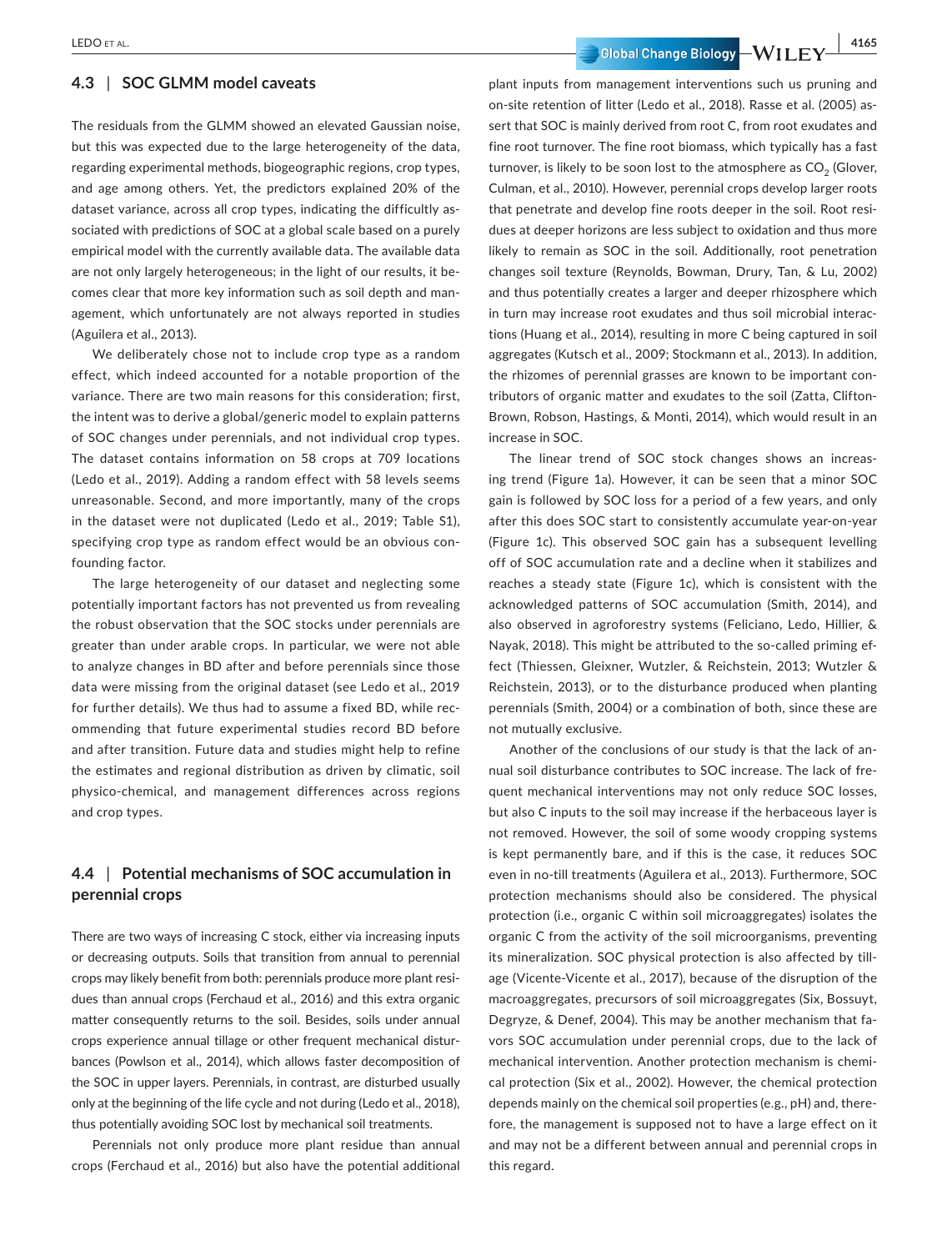**4166** LEDO et al. **|** 

# **4.5** | **Emission factor of LUC, potential of perennials as climate change mitigation tools, and food security allies**

The IPCC (2014) guidelines for preparing GHG emissions inventories provide a default value of 1 as the relative stock change in SOC over a 20-year period in the top 30 cm after conversion from any land use to perennials crops (volume 4, section 5 croplands, tables 5.5 and 5.10), with an uncertainty of 50%. Results from this study suggest that this value can be refined to 1.12, since overall perennial crops accumulate SOC (Figure 1), leaving 50% uncertainty to be conservative. To be more precise, it should be 1.12 for woody plants and 1.06 for perennial grasses (Figure 2; Appendix S1). Furthermore, this study revealed a relative stock change of 1.2 in the case of a change from annual to perennial crop (Table 1). This is not, strictly speaking, a change in land use, since the land use is arable in both cases. However, as the 1.2 value is relevant and important, we suggest that a subcategory may be added and considered in further assessments and recommendations. Similarly, the default value from grasslands and forest would be 1, since we did not find significant differences (Table 1).

A second recommendation for GHG factors and C stock benchmarks is to consider using a soil profile of 0–100 cm depth in future assessments. This study highlights the importance of the SOC stocks stored deeper than 30 cm. This considering only the top 30 cm may favor practices and crops which concentrate SOC in the top 30 cm rather than sequester C across a more relevant profile.

Overall, perennial crops accumulate SOC through time (Figure 1), and a change from annual to perennial crop will lead to a SOC increase during at least 20 years (Table 1). Furthermore, perennial crops have been suggested as a tool to increase food security and ecosystem functioning (Glover, Reganold, et al., 2010). Aside from increasing SOC stocks, perennials could also contribute to reducing soil erosion (Glover, Culman, et al., 2010), and with the potentiality to contribute to food security improvement (Lal, 2004). A significant reduction in soil erosion has been reported when the main crop is accompanied by a cover crop and thus bare soil is avoided (Aguilera et al., 2013; Gómez et al., 2011). A second important climate change mitigation option in perennial crops is adding crop residues back to the ground; perennials produce more plant residues than annual crops (Ferchaud et al., 2016) which inputs extra organic C to the soil. Alongside, bioenergy crops aside from being climate change mitigation tools in the field by increasing SOC (Dondini et al., 2009; Robertson et al., 2017), they usually have an overall GHG reduction benefit favorable when compared with other crops (Whitaker et al., 2018), and also they bring an extra GHG reduction when they are used to replace fossil fuels and may thus contribute to the transition to a low C economy (Qin et al., 2016).

Perennial crops have therefore the potential to be a climate change mitigation, by resulting a negative C balance system or at least storing some C in the ground and thus reducing atmospheric  $CO<sub>2</sub>$ concentration. Nonetheless there are some important limitations

and the C gain cannot be considered as a universal statement and recipe for C sequestration by itself. Additionally, while some management practices such as reduced- or no-tillage may reduce SOC losses, additional agricultural practices may be required so the full life cycle needs to be considered (Schlesinger & Amundson, 2019). Plant residue management is also important, that is, burning tress at the end of the crop cycle results in net GHG emissions (Ledo et al., 2018). In this case, the C stored in the ground during the perennial plantation may be lower than the C and other GHGs emitted during the combustion, thus resulting in net positive emissions from the plantation. In contrast, using perennials in restoration of degraded agricultural lands, either on their own or in agroforestry combination, can provide additional benefits via coproducts, thus potentially contributing to food security and local economies.

### **ACKNOWLEDGEMENTS**

This study was initially funded by the NERC project (NE/N017854/1). It was further developed and finished thanks to the support of the SEPE-Madrid to A.L. The input of P.S. contributed to the following projects: DEVIL [NE/M021327/1], U-GRASS [NE/M016900/1], Assess-BECCS [funded by UKERC], Soils-R-GRREAT [NE/P019455/1], and the CIRCASA project which received funding from the European Union's Horizon 2020 Research and Innovation Programme under grant agreement no. 774378. E.D.-P. received funds from the EJP Soil (EU H2020), grant number 862695. Anonymous reviewers made valuable comments on the first version of the manuscript.

#### **CONFLICT OF INTEREST**

The authors declare no competing interests.

#### **AUTHOR CONTRIBUTION**

A.L., J.H., and P.S. initiated and designed the study. A.L. performed the analyses. H.B. participated in the empirical model fitting and diagnosis. E.D.-P. contributed to the further development of the initial study. A.Z. helped writing the first draft. A.L., P.S., A.Z., J.W., J.L.V.-V., Z.Q., N.P.M., Y.L.Z., M.Ll., M.Li., M.K., M.D., A.D., E.D.-P., A.D., H.B., E.A., and J.H. (all the authors) contributed ideas and wrote the manuscript.

#### **DATA AVAILABILITY STATEMENT**

The data and programming code used in this study are reproduced in Data S1 of this article. The original database—including details on data gathering and harmonization—is published in Ledo et al. (2019).

# **ORCID**

*Alicia Led[o](https://orcid.org/0000-0002-3967-6994)* <https://orcid.org/0000-0002-3967-6994> *Pete Smith* <https://orcid.org/0000-0002-3784-1124> Jeanette Whitaker<sup>D</sup> <https://orcid.org/0000-0001-8824-471X> *José Luis Vice[nte-V](https://orcid.org/0000-0001-9414-4854)icente* <https://orcid.org/0000-0003-3554-9354> *Zhangcai [Qin](https://orcid.org/0000-0001-5105-7996)* <https://orcid.org/0000-0001-9414-4854> *Yuri L. Zinn* <https://orcid.org/0000-0001-5105-7996> *Mark Liebig* <https://orcid.org/0000-0002-2716-3665>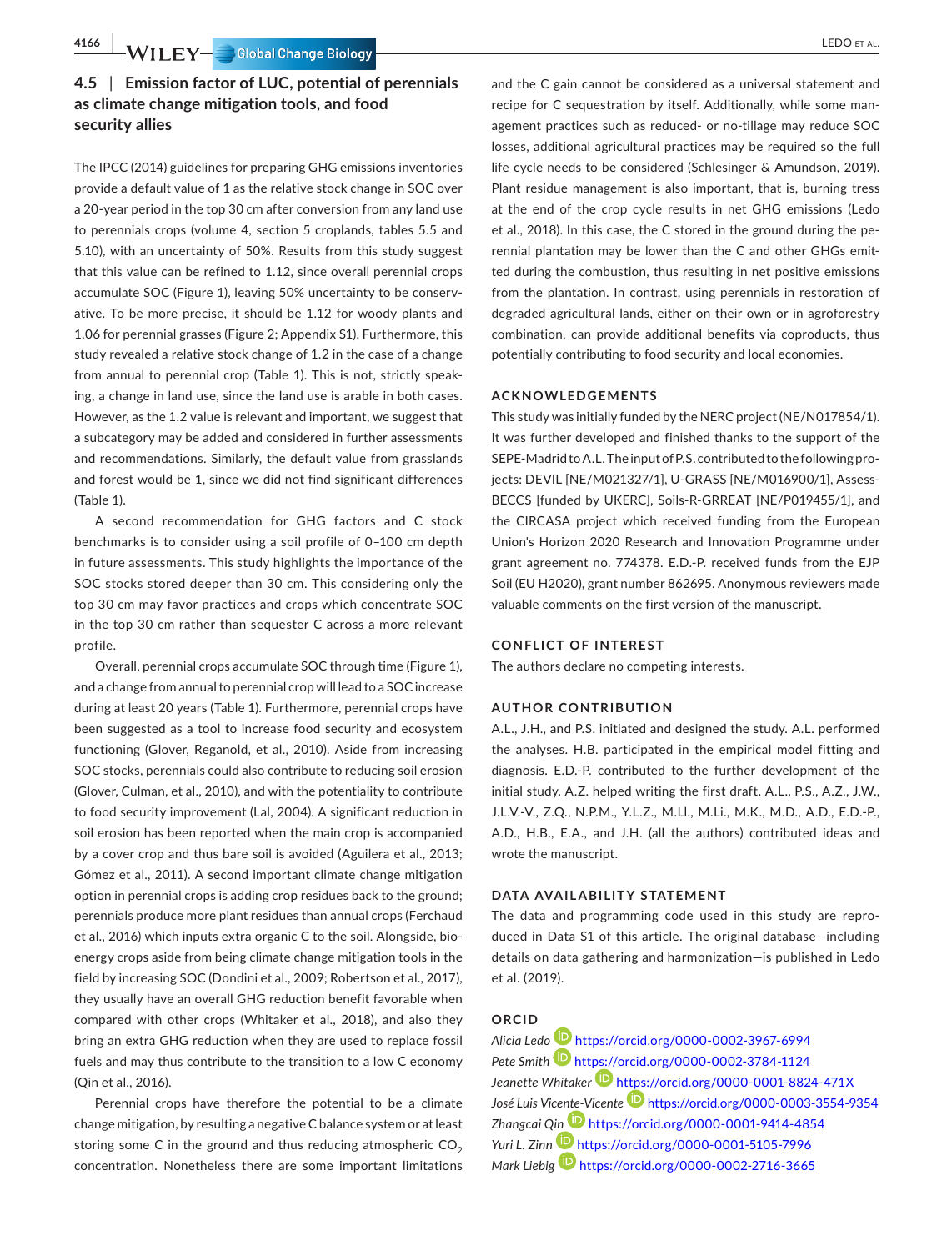*Axel Don* <https://orcid.org/0000-0001-7046-3332> *Eugenio Dia[z-Pine](https://orcid.org/0000-0002-1843-9981)s* <https://orcid.org/0000-0001-9935-106X> *Ashim Datta* <https://orcid.org/0000-0002-1843-9981> *Haakon Bakka* <https://orcid.org/0000-0001-8272-865X> *Eduardo [Aguile](https://orcid.org/0000-0002-9804-3951)ra* <https://orcid.org/0000-0003-4382-124X> *Jon Hillier* <https://orcid.org/0000-0002-9804-3951>

#### **REFERENCES**

- Aguilera, E., Lassaletta, L., Gattinger, A., & Gimeno, B. S. (2013). Managing soil carbon for climate change mitigation and adaptation in Mediterranean cropping systems: A meta-analysis. *Agriculture, Ecosystems & Environment*, *168*, 25–36. [https://doi.org/10.1016/](https://doi.org/10.1016/j.agee.2013.02.003) [j.agee.2013.02.003](https://doi.org/10.1016/j.agee.2013.02.003)
- Blagodatsky, S., & Smith, P. (2011). Soil physics meets soil biology: Towards better mechanistic prediction of greenhouse gas emissions from soil. *Soil Biology and Biochemistry*, *47*, 78–92. [https://doi.](https://doi.org/10.1016/j.soilbio.2011.12.015) [org/10.1016/j.soilbio.2011.12.015](https://doi.org/10.1016/j.soilbio.2011.12.015)
- Carvalhais, N., Forkel, M., Khomik, M., Bellarby, J., Jung, M., Migliavacca, M., … Reichstein, M. (2014). Global covariation of carbon turnover times with climate in terrestrial ecosystems. *Nature*, *514*(7521), 213– 217. <https://doi.org/10.1038/nature13731>
- Chave, J., Réjou-Méchain, M., Búrquez, A., Chidumayo, E., Colgan, M. S., Delitti, W. B. C., … Vieilledent, G. (2015). Improved allometric models to estimate the aboveground biomass of tropical trees. *Global Change Biology*, *20*(10), 3177–3190.<https://doi.org/10.1111/gcb.12629>
- Cox, T. S., Glover, J. D., Van Tassel, D. L., Cox, C. M., & DeHaan, L. R. (2006). Prospects for developing perennial grain crops. *BioScience*, [https://](https://doi.org/10.1641/0006-3568(2006)56%5B649:PFDPGC%5D2.0.CO;2) [doi.org/10.1641/0006-3568\(2006\)56\[649:PFDPGC\]2.0.CO;2](https://doi.org/10.1641/0006-3568(2006)56%5B649:PFDPGC%5D2.0.CO;2)
- Crowther, T. W., Todd-Brown, K. E. O., Rowe, C. W., Wieder, W. R., Carey, J. C., Machmuller, M. B., … Bradford, M. A. (2016). Quantifying global soil carbon losses in response to warming. *Nature*, *540*(7631), 104– 108. <https://doi.org/10.1038/nature20150>
- Datta, A., Basak, N., Chaudhari, S. K., & Sharma, D. K. (2015). Soil properties and organic carbon distribution under different land uses in reclaimed sodic soils of North-West India. *Geoderma Regional*, *4*, 134–146. <https://doi.org/10.1016/j.geodrs.2015.01.006>
- Davidson, E. A., & Janssens, I. A. (2006). Temperature sensitivity of soil carbon decomposition and feedbacks to climate change. *Nature*, *440*(7081), 165–173.<https://doi.org/10.1038/nature04514>
- Deng, L., Zhu, G., Tang, Z., & Shangguan, Z. (2016). Global patterns of the effects of land-use changes on soil carbon stocks. *Global Ecology and Conservation*, *5*, 127–138. [https://doi.org/10.1016/j.](https://doi.org/10.1016/j.gecco.2015.12.004) [gecco.2015.12.004](https://doi.org/10.1016/j.gecco.2015.12.004)
- Doetterl, S., Stevens, A., Six, J., Merckx, R., Van Oost, K., Pinto, M. C., … Boeckx, P. (2015). Soil carbon storage controlled by interactions between geochemistry and climate. *Nature Geoscience*, *8*(10), 780–783. <https://doi.org/10.1038/ngeo2516>
- Don, A., Böhme, I. H., Dohrmann, A. B., Poeplau, C., & Tebbe, C. C. (2017). Microbial community composition affects soil organic carbon turnover in mineral soils. *Biology and Fertility of Soils*, *53*(4), 445–456. <https://doi.org/10.1007/s00374-017-1198-9>
- Don, A., Schumacher, J., & Freibauer, A. (2011). Impact of tropical land-use change on soil organic carbon stocks – A meta-analysis. *Global Change Biology*, *17*(4), 1658–1670. [https://doi.](https://doi.org/10.1111/j.1365-2486.2010.02336.x) [org/10.1111/j.1365-2486.2010.02336.x](https://doi.org/10.1111/j.1365-2486.2010.02336.x)
- Dondini, M., Hastings, A., Saiz, G., Jones, M. B., & Smith, P. (2009). The potential of *Miscanthus* to sequester carbon in soils: Comparing field measurements in Carlow, Ireland to model predictions. *GCB Bioenergy*, *1*(6), 413–425.<https://doi.org/10.1111/j.1757-1707.2010.01033.x>
- Feliciano, D., Ledo, A., Hillier, J., & Nayak, D. R. (2018). Which agroforestry options give the greatest soil and above ground carbon benefits in different world regions? *Agriculture, Ecosystems & Environment*, *254*, 117–129. <https://doi.org/10.1016/j.agee.2017.11.032>
- Ferchaud, F., Vitte, G., & Mary, B. (2016). Changes in soil carbon stocks under perennial and annual bioenergy crops. *GCB Bioenergy*, *8*(2), 290–306. <https://doi.org/10.1111/gcbb.12249>
- Fialho, R., & Zinn, Y. (2014). Changes in soil organic carbon under eucalyptus plantations in Brazil: A comparative analysis. *Land Degradation & Development*, *25*(5), 428–437.<https://doi.org/10.1002/ldr.2158>
- Foley, J. A., DeFries, R., Asner, G. P., Barford, C., Bonan, G., Carpenter, S. R., … Gibbs, H. K. (2005). Global consequences of land use. *Science*, *309*(5734), 570–574.<https://doi.org/10.1126/science.1111772>
- Glover, J. D., Culman, S. W., DuPont, S. T., Broussard, W., Young, L., Mangan, M. E., … Buckley, D. H. (2010). Harvested perennial grasslands provide ecological benchmarks for agricultural sustainability. *Agriculture, Ecosystems & Environment*, *137*(1-2), 3–12. [https://doi.](https://doi.org/10.1016/j.agee.2009.11.001) [org/10.1016/j.agee.2009.11.001](https://doi.org/10.1016/j.agee.2009.11.001)
- Glover, J. D., Reganold, J. P., Bell, L. W., Borevitz, J., Brummer, E. C., Buckler, E. S., … Xu, Y. (2010). Increased food and ecosystem security via perennial grains. *Science*, *328*(5986), 1638–1639. [https://doi.](https://doi.org/10.1126/science.1188761) [org/10.1126/science.1188761](https://doi.org/10.1126/science.1188761)
- Gómez, J. A., Llewellyn, C., Basch, G., Sutton, P. B., Dyson, J. S., & Jones, C. A. (2011). The effects of cover crops and conventional tillage on soil and runoff loss in vineyards and olive groves in several Mediterranean countries. *Soil Use and Management*, *27*(4), 502–514. <https://doi.org/10.1111/j.1475-2743.2011.00367.x>
- Huang, X.-F., Chaparro, J. M., Reardon, K. F., Zhang, R., Shen, Q., & Vivanco, J. M. (2014). Rhizosphere interactions: Root exudates, microbes, and microbial communities. *Botany-Botanique*, *92*(4), 267– 275.<https://doi.org/10.1139/cjb-2013-0225>
- IPCC. (2014). *Climate change 2014: Synthesis report. Contribution of working groups I, II and III to the fifth assessment report of the Intergovernmental Panel on Climate Change*. Geneva, Switzerland: Author.
- IPCC. (2019). *IPCC special report on climate change, desertification, land degradation, sustainable land management, food security, and greenhouse gas fluxes in terrestrial ecosystems*. Author. Retrieved from <https://www.ipcc.ch/report/SRCCL/>
- Kutsch, W. L., Bahn, M., & Heinemeyer, A. (2009). *Soil carbon dynamics: An integrated methodology*. Cambridge, UK: Cambridge University Press.
- Laganiere, J., Angers, D. A., & Pare, D. (2010). Carbon accumulation in agricultural soils after afforestation: A meta-analysis. *Global Change Biology*, *16*(1), 439–453. [https://doi.org/10.1111/j.1365-2486.2009.](https://doi.org/10.1111/j.1365-2486.2009.01930.x) [01930.x](https://doi.org/10.1111/j.1365-2486.2009.01930.x)
- Lal, R. (2004). Soil carbon sequestration impacts on global climate change and food security. *Science*, *304*(5677), 1623–1627. [https://](https://doi.org/10.1126/science.1097396) [doi.org/10.1126/science.1097396](https://doi.org/10.1126/science.1097396)
- Lal, R. (2006). Enhancing crop yields in the developing countries through restoration of the soil organic carbon pool in agricultural lands. *Land Degradation & Development*, *17*(2), 197–209. [https://doi.org/10.1002/](https://doi.org/10.1002/ldr.696) [ldr.696](https://doi.org/10.1002/ldr.696)
- Ledo, A., Heathcote, R., Hastings, A., Smith, P., & Hillier, J. (2018). Perennial-GHG: A new generic allometric model to estimate biomass accumulation and greenhouse gas emissions in perennial food and bioenergy crops. *Environmental Modelling and Software*, *102*, 292– 305. <https://doi.org/10.1016/j.envsoft.2017.12.005>
- Ledo, A., Hillier, J., Smith, P., Aguilera, E., Blagodatskiy, S., Brearley, F. Q., … Zerihun, A. (2019). A global, empirical, harmonised dataset of soil organic carbon changes under perennial crops. *Scientific Data*, *6*(1). <https://doi.org/10.1038/s41597-019-0062-1>
- Paustian, K., Six, J., Elliott, E. T., & Hunt, H. W. (2000). Management options for reducing  $CO<sub>2</sub>$  emissions from agricultural soils. *Biogeochemistry*, *48*, 147–163. [https://doi.org/10.1023/A:10062](https://doi.org/10.1023/A:1006271331703) [71331703](https://doi.org/10.1023/A:1006271331703)
- Poeplau, C., Vos, C., & Don, A. (2017). Soil organic carbon stocks are systematically overestimated by misuse of the parameters bulk density and rock fragment content. *Soil*, *3*(1), 61–66. [https://doi.](https://doi.org/10.5194/soil-3-61-2017) [org/10.5194/soil-3-61-2017](https://doi.org/10.5194/soil-3-61-2017)